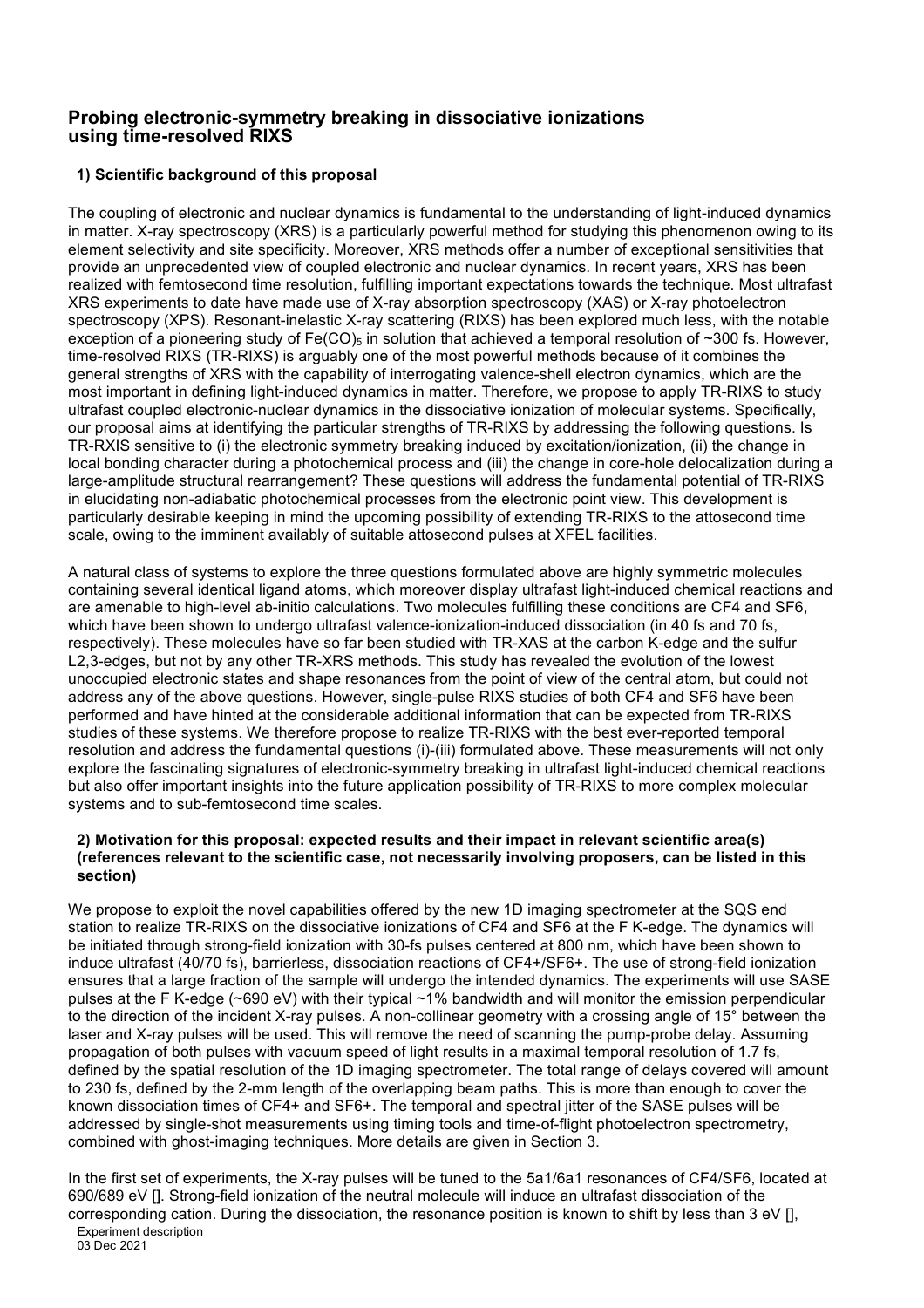such that it will always be located within the bandwidth of the SASE pulses without the necessity to tune their central photon energy. The calculated RIXS spectra for this situation are presented in Fig. 1. They show major changes in the emission spectrum from the parent species CF4/SF6 to the product species CF3+/SF5+.



Fig. 1: Calculated RIXS spectra for CF4, SF6 and the products of their dissociative ionization

Specifically, the black traces show the calculated RIXS spectra of the neutral parent molecules, revealing a number of energy-loss features associated with each of the valence shells of the molecule. The blue traces show the spectra of the  $CF_3$ <sup>+</sup>/SF<sub>5</sub><sup>+</sup> products of the dissociation reaction. These calculations impressively convey the ability of TR-RIXS to map out the entire valence electronic structure of these molecules in a single shot – and therefore along each time step of the dissociative pathway. Instead of only capturing the evolution of the unoccupied electronic states as in TR-XAS, TR-RIXS additionally accesses all of the occupied valence states. The most striking predicted feature is the large decrease of the minimal energy loss from CF4 to CF3+, which is caused by the symmetry breaking from  $T_d$  to  $C_{3v}$  and the corresponding rearrangement of the electronic structure. Beyond the time-resolved electronic-structure information, this first-of-a-kind experiment will also reveal the sensitivity of TR-RIXS to the electronic symmetries and their dynamical evolutions. Previous RIXS measurements of the static SF6 molecule have shown that the electronic-parity allowed dipole transitions dominated in the RIXS spectra, but the parity-forbidden transitions were nevertheless observed with lower intensity []. This was explained by dynamics in the core-excited state, which induced nuclear-wave-packet motion along non-totally-symmetric vibrational modes, thereby breaking the inversion symmetry of the molecule and inducing mixing between g and u electronic states. This measurement on static SF6 molecules therefore revealed an interesting sensitivity of RIXS to the electronic symmetry. In the proposed experiments, we plan to explore how this sensitivity to electronic symmetry can be transposed to probe coupled electronic and nuclear dynamics in the dissociation of CF4+/SF6+. Starting with the case of SF6+, we propose to study the manifestation of electronic symmetry breaking from the initial strong-field ionization through the evolving dissociation reaction  $SFG+\rightarrow SFS++F$  to the final products. This will be done in two ways, first, through excitation of the 6a1 resonances of SF6+ and monitoring the TR-RIXS signal, as mentioned above, and second through excitation of the  $F1s\rightarrow HOMO$  resonance of SF6+, again monitoring the TR-RIXS signal. This latter approach has the benefit of being sensitive to, both, the time evolution of the valence-shell of SF6+ as it dissociates to SF5+ and the appearance of the atomic fragment. The corresponding RIXS spectra are shown in Fig. 1 as red and green traces, respectively.

Whereas this first set of measurements will be performed with parallel polarizations of the 800-nm and X-ray pulses, we will then turn to perpendicular polarizations. This will provide direct experimental insight into the local  $\sigma/\pi$  character of the valence electronic states and how it evolves along the dissociative pathway. The sensitivity of static RIXS to the local  $\sigma/\pi$  character of the molecule was nicely demonstrated in [] by studying the polarization dependence of the RIXS signal. Specifically, it was shown that when exciting the 6a1 resonance of local  $\sigma$ character, horizontal polarization emphasizes the emission from p orbitals, whereas vertical polarization leads to the observation of both  $\sigma$  and  $\pi$  orbitals. This sensitivity can be very nicely applied to study the evolution of the local bonding/antibonding character of the molecular orbitals in the time-resolved experiments, by exploiting the anisotropic dissociation of CF4+/SF6+ induced by strong-field ionization. Specifically, it has been shown that both

Experiment description

03 Dec 2021